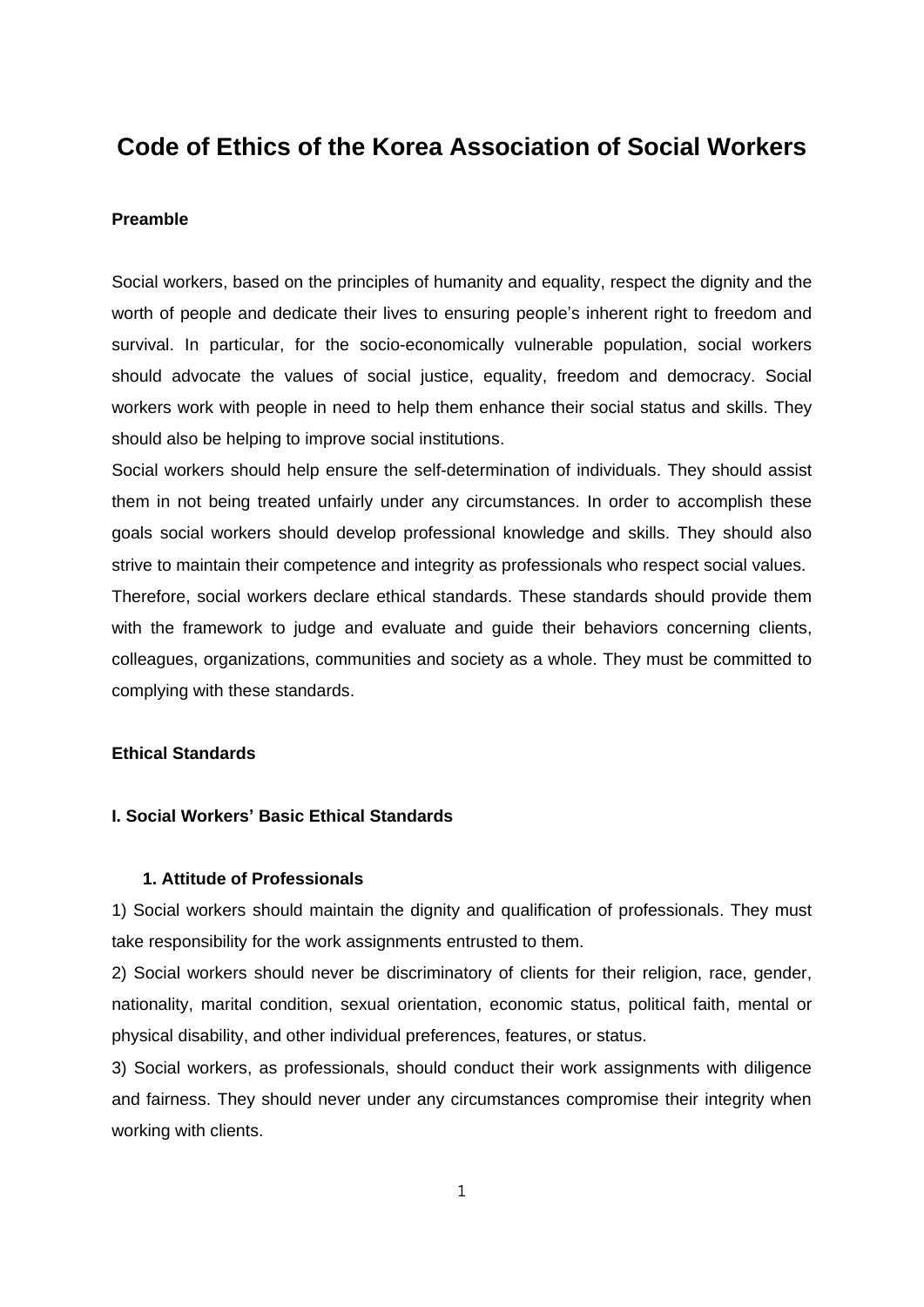4) Social workers should dedicate themselves to practicing social justice and improving the well-being of clients. They should encourage society and the nation to create an enabling environment.

5) Social workers should not be subject to unjustified interventions or pressures from inside or outside organizations when fulfilling their work assignments and responsibilities.

6) Social workers should never for their own interest be untrue to the values and authority of the social work profession.

7) Social workers should actively participate in the activities of professional organizations including the Korea Association of Social Workers. They should strive to ensure social justice and promote the rights of all social workers.

#### **2. Efforts to Develop Professional Expertise**

1) Social workers should always do their best in the development of knowledge and skills. They should utilize and disseminate each in order to provide the best services to clients.

2) Social workers must obtain voluntary and informed consent from clients when conducting research.

3) The information obtained in the process of research must be kept confidential. The clients must be protected from physical and mental harm.

4) Social workers must strive to develop professional competency, proficiency and currency in order to deliver the most effective services.

5) Social workers should actively participate in the training offered by the Korea Association of Social Workers or other agencies that share similar social work values.

# **3. Attitude towards Financial Return**

1) Social workers should provide services regardless of the clients' ability to pay and should never discriminate clients for this reason.

2) Social workers, if necessary, should set fair and reasonable fees for the services provided.

3) Social workers should never take financial return for their work if it is not justified.

# **II. Social Workers' Ethical Standards to Clients**

#### **1. Relationship with Clients**

1) Social workers should always advocate the clients' rights and interests as their first priority.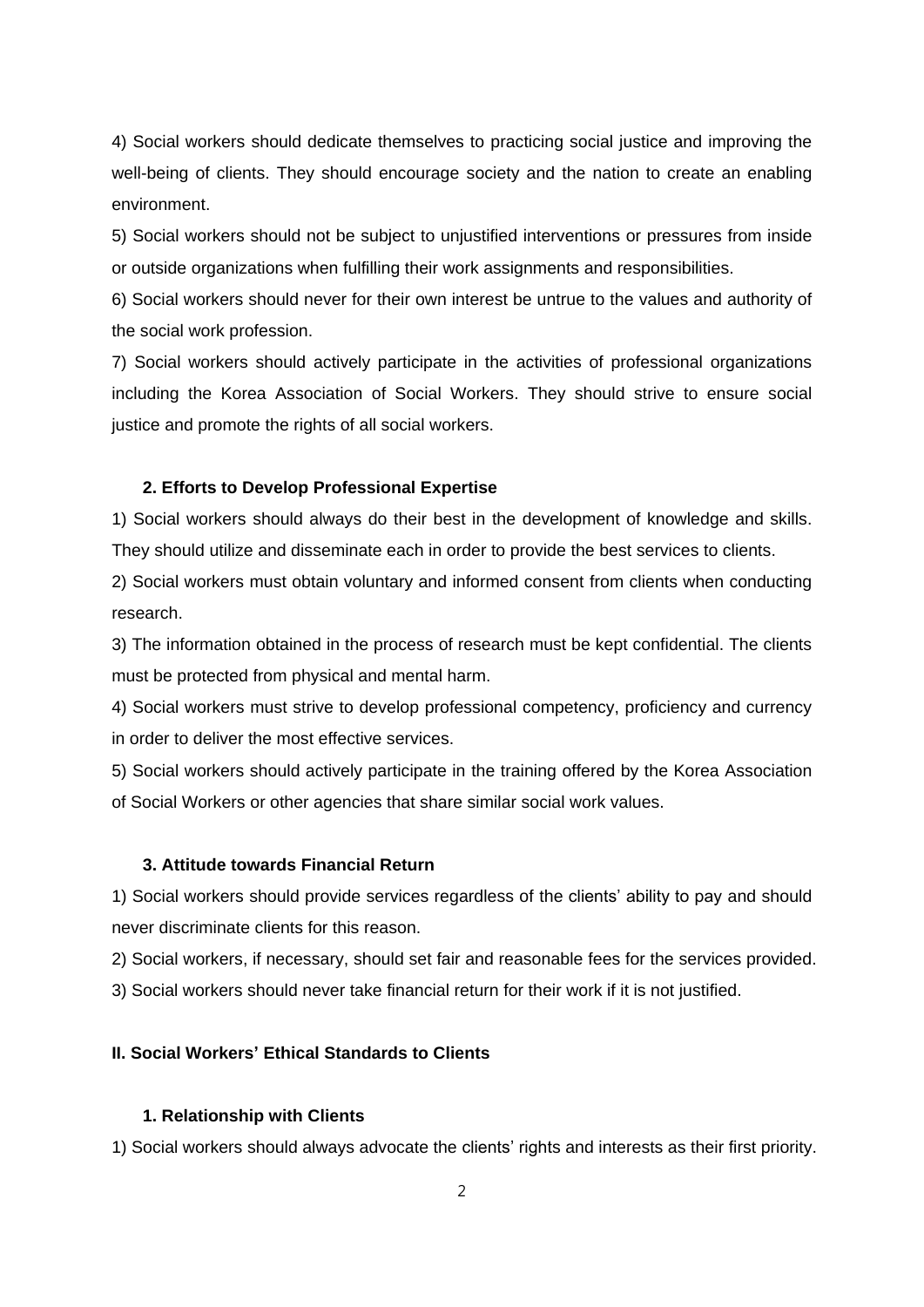2) Social workers should always respect the dignity of the people they provide services to. They should exert professional skills and competency to the fullest.

3) Social workers should help clients exercise their self-determination to the greatest extent possible, and represent their interests to the fullest extent.

4) Social workers should respect and protect the privacy of clients. They should always keep the information obtained in the process of practice confidential.

5) Social workers must recognize and respect the right to know by providing accurate and sufficient information about the scope and content of services clients would receive.

6) Social workers, in handling the information taken in the form of documents, pictures, computer files, etc, must inform clients of the purpose and use of the information as well as limitation of confidentiality in detail. They must also obtain their consent before disclosure.

7) Social workers should never exploit the relationship with clients for the sake of personal interests.

8) Social workers should never have sexual relationship with a client, whether such contact was consensual or forced.

9) Social workers should recognize clients' strengths and work with them in creating an environment for promoting social well-being.

#### **2. Relationship with Colleagues' Clients**

1) Social workers should not create a professional relationship with clients of colleagues or their organizations without legitimate and appropriate consultation.

2) If required to provide services to a colleague's client, a social worker should provide the same attention to them as they do to their own clients.

# **III. Social Workers' Ethical Standards with Colleagues**

# **1. Colleague**

1) Social workers should treat colleagues with respect and trust. Their words and deeds should never damage the status and dignity of other professionals.

2) Social workers should collaborate with colleagues to promote the interests and rights of the social work profession.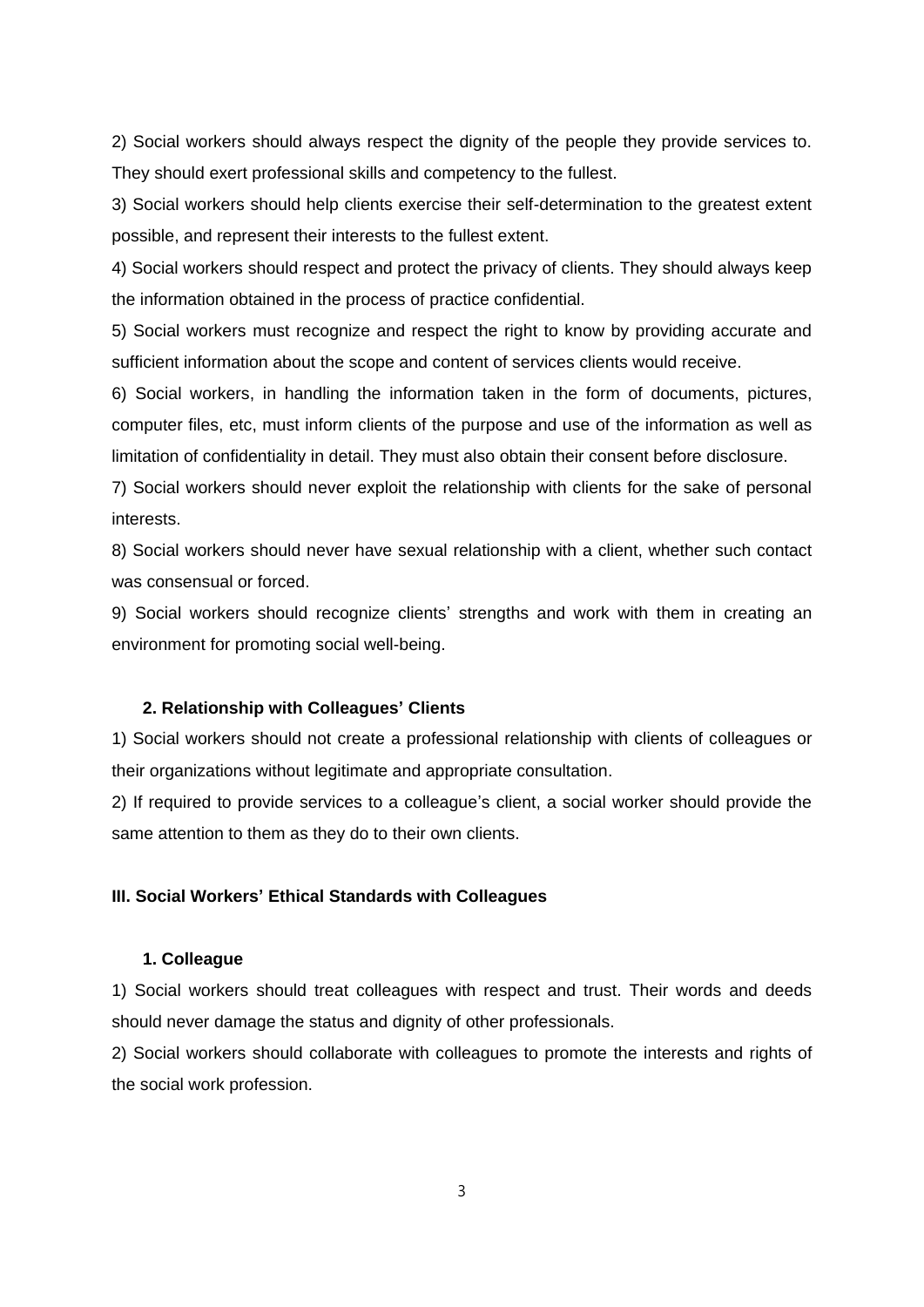3) Social workers should facilitate the ethical and professional behavior of colleagues. They should also take measures according to all the related regulations and ethical standards in instances of a colleagues' unethical and unprofessional conduct.

4) Social workers should take appropriate measures to protect the interest of clients if lack of professional judgment and practice creates problems.

5) Social workers should take measures according to all the related regulations and ethical standards if other members of the profession behave unethically.

6) Social workers should recognize and understand the values and substance of the duties of colleagues in the social work profession as well as other professions. They should strive to build a mutually democratic working relationship.

#### **2. Supervisor**

1) Supervisors should not exploit their status in order to pursue their personal interests.

2) Supervisors should fulfill their responsibilities with fairness according to professional standards. They should also share their evaluations with those social workers, trainees and field practice students they rate.

3) Social workers should respect the guidance of supervisors. Supervisors should advise social workers concerning a professional conduct.

4) Supervisors should never sexually or personally humiliate social workers, trainees and field practice students.

# **IV. Social Workers' Ethical Standards with Society**

1) Social workers should respect human rights and equality of every person. They should also lead in advocating and representing socially underprivileged people.

2) Social workers should actively participate in the formulation, advancement, legislation and implementation of social policy aimed at developing necessary social services.

3) Social workers should demand and advocate formulation, advancement, legislation and implementation of social policy aimed at enhancing social environment and social justice.

4) Social workers should understand the issues of community in which they work, and actively advocate the social actions process.

# **V. Social Workers' Organizational Ethical Standards**